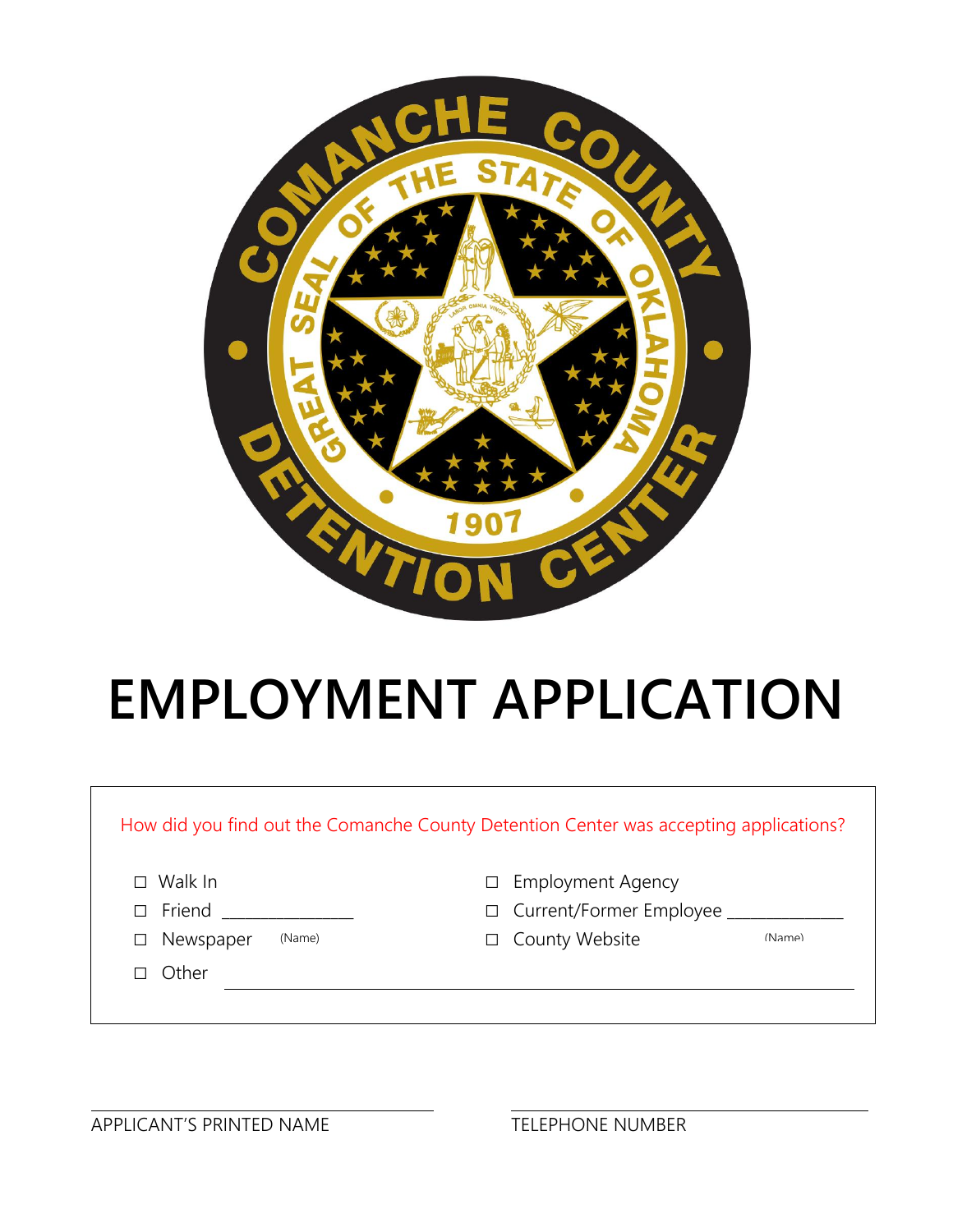## **DETENTION OFFICER**

#### **Definition**

A Detention Officer is responsible for the custody of all inmates in the facility, maintaining their security during their time of incarceration and assuming responsibility for all their needs during their detention.

#### **Examples of Work Performed**

Responsible for custody and control of inmates; security of detention center; physical movement of inmates; and all inmate's needs. Completes facility logs. Searches all inmates. Searches and escorts all inmates to assigned housing units. Conducts shakedowns and inspections of inmate housing units as needed. Enforces contraband control and inmate rules. Observes inmates and inmate workers. Inspects facility for cleanliness and takes appropriate action to correct. Inspects facility and reports all maintenance problems and unsafe conditions. Inspects cleaning materials and supplies that enter housing areas. Assists the medical staff when needed. Retrieves and searches inmates for sick call, doctor visits, dental visits, church services, and inmate programs. Conducts checks and searches, if necessary, of visitors entering facility. Oversees inmate exercise. Feeds inmates. Distributes and collects inmate requests for legal materials, visitor cards, inmate worker status applications, incoming and outgoing mail, and library materials. Assigns work to and supervises inmate workers. Ensures that all inmates have routine access to showers. Distributes hygiene products, clean clothing, clean linens, and clean bedding to inmates. Reports any criminal intelligence to supervisor. Safeguards keys. Performs others duties as assigned.

## **Qualifications**

To perform this job successfully, an individual must be able to perform each essential duty satisfactorily. The requirements listed below are representative of the knowledge, skill, and/or ability required. Reasonable accommodation may be made to enable individuals with disabilities to perform the essential functions.

#### **Education and/or Experience**

Possess high school diploma or general education degree (GED).

#### **Language Skills**

Ability to read and interpret documents such as safety rules, operation and maintenance instructions and procedure manuals. Possess ability to write routine reports and correspondence. Possess ability to speak effectively before groups of inmates, employees, law enforcement personnel, and citizens.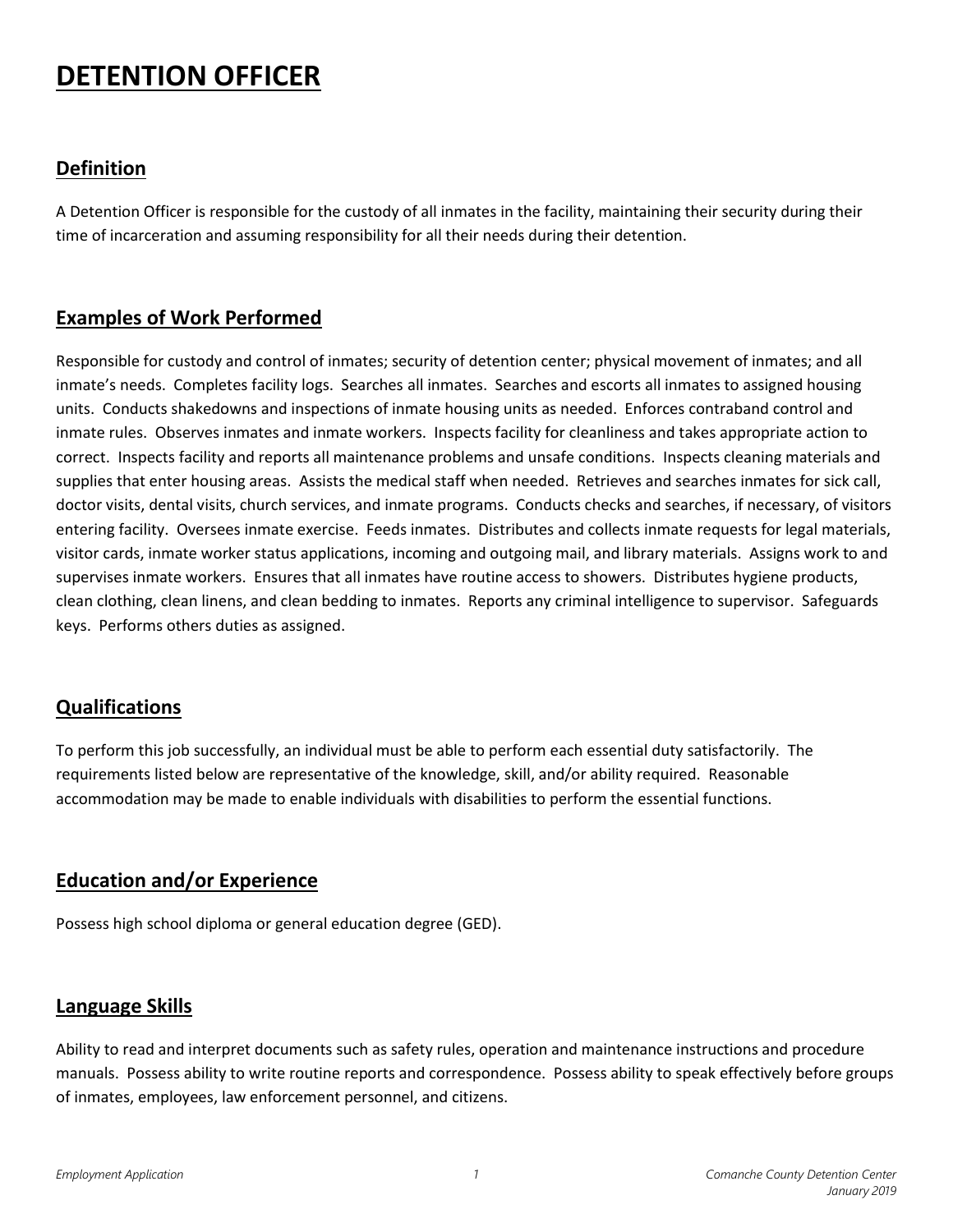#### **Mathematical Skills**

Possess ability to add, subtract, multiply, and divide.

#### **Reasoning Ability**

Carry out detailed but uninvolved written or oral instructions. Ability to deal with problems involving a few concrete variables in standardized situations.

#### **Physical Demands**

The physical demands described here are representative of those that must be met by an employee to successfully perform the essential functions of this job. Reasonable accommodations may be made to enable individuals with disabilities to perform the essential functions.

While performing this job, the employee is regularly required to sit, stand, walk, climb stairs, use hands to finger, handle, or feel; reach with hands and arms; talk and hear; and taste and smell. The employee regularly may lift and move up to 10 pounds. Specific vision abilities required by this job include close vision, distance vision, peripheral vision, depth perception, and ability to adjust focus.

#### **Work Environment**

The work environment characteristics described here are representative of those an employee encounters while performing the essential functions of this job. Reasonable accommodations may be made to enable individuals with disabilities to perform the essential functions.

While performing the duties of this job, the employee is frequently exposed to outside weather conditions. The employee is occasionally exposed to fumes or airborne particles and toxic or caustic chemicals, also interacts consistently with inmates and at times must participate in physical altercations. The noise level in the work environment is usually loud.

After reviewing the "Job Description" for this position, are you able to perform the essential functions of the posting without reasonable accommodations?

**\_\_\_\_\_\_\_ YES \_\_\_\_\_\_\_ NO INITIALS \_\_\_\_\_\_\_ DATE \_\_\_\_\_\_\_\_\_\_\_\_\_\_\_\_\_\_\_\_\_**

Comanche County Detention Center is concerned about your ability to perform duties of the job and will not at this time consider your need for reasonable accommodations. If, after reviewing your applications, verifying your responses, and conducting necessary interviews and tests, you are considered for a position and you need reasonable accommodations to perform the essential job functions of that position, we will explore accommodations with you.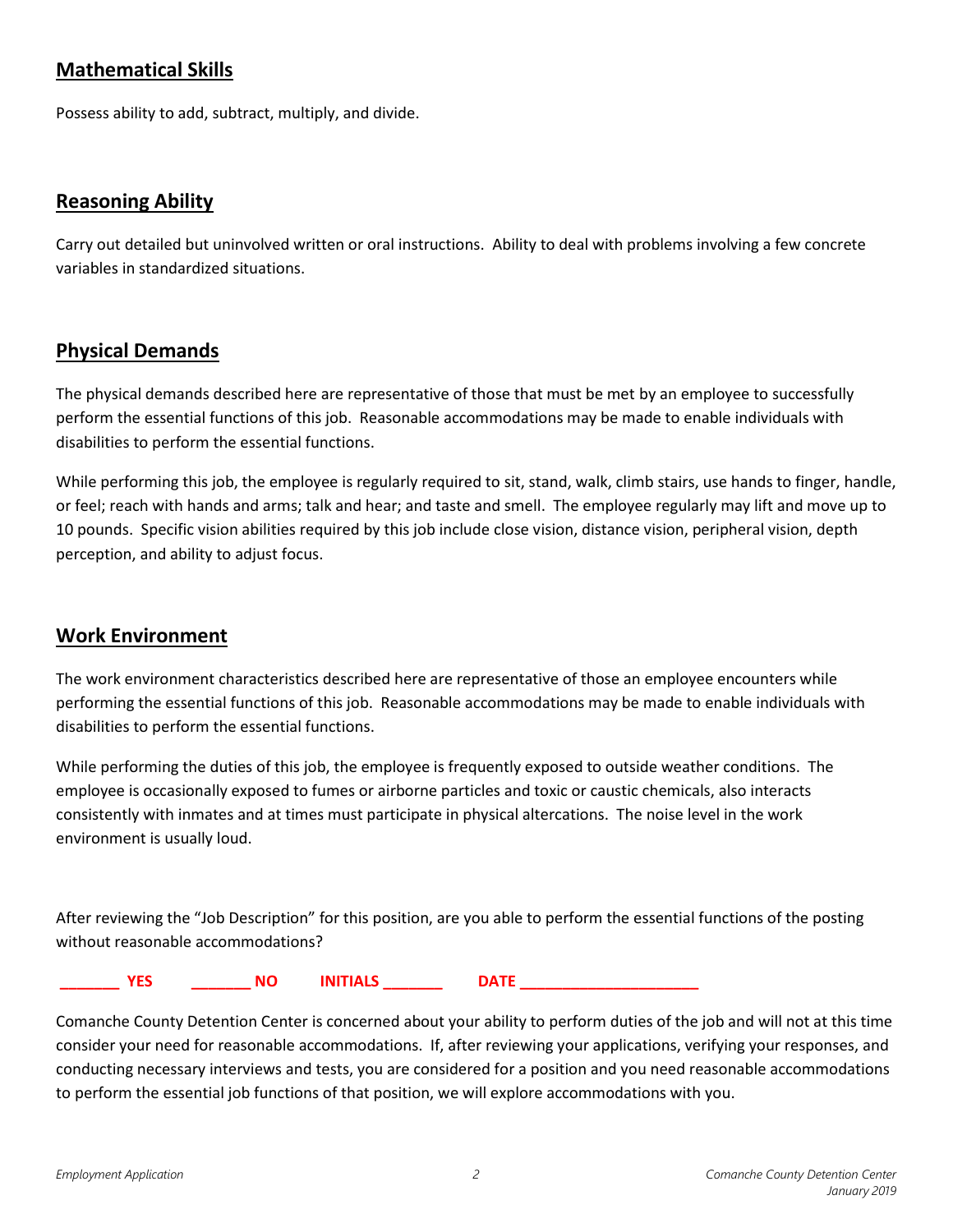![](_page_3_Picture_0.jpeg)

# **APPLICATION FOR EMPLOYMENT**

COMANCHE COUNTY DETENTION CENTER 315 SW 5TH STREET, ROOM 208 LAWTON, OK 73501

The Comanche County Detention Center accepts applications for employment without regard to race, color, religion, creed, gender, national origin, disability, marital status, veteran status, sexual orientation, or any other legally protected status.

- This is an application for employment and no employment contract is being offered.
- Print clearly in black ink or type. Answer each question fully and accurately. Incomplete applications will not be considered. All information on your application is subject to verification.
- Any misrepresentations, deceit or omissions on your application could result in automatic disqualification. All sections in the employment application are applicable to you regardless of position for employment you are applying for.
- If you have any questions regarding information on this application, please contact the Comanche County Detention Center at 580-250-1902.

#### POSITION APPLIED FOR

| Position | Date of Application | Date Available to Start |
|----------|---------------------|-------------------------|
|----------|---------------------|-------------------------|

#### PERSONAL DATA

| Last Name | First Name | Middle Name |
|-----------|------------|-------------|
| .         |            | .           |
|           |            |             |

| Social Security Number          | Driver's License Number         | Driver's License State |
|---------------------------------|---------------------------------|------------------------|
| Home Phone: (include area code) | Cell Phone: (include area code) | E-mail address:        |

| Present Address:                  | Street | City | State | Zip code | County |
|-----------------------------------|--------|------|-------|----------|--------|
| Mailing Address, if<br>different: | Street | City | State | Zip code | County |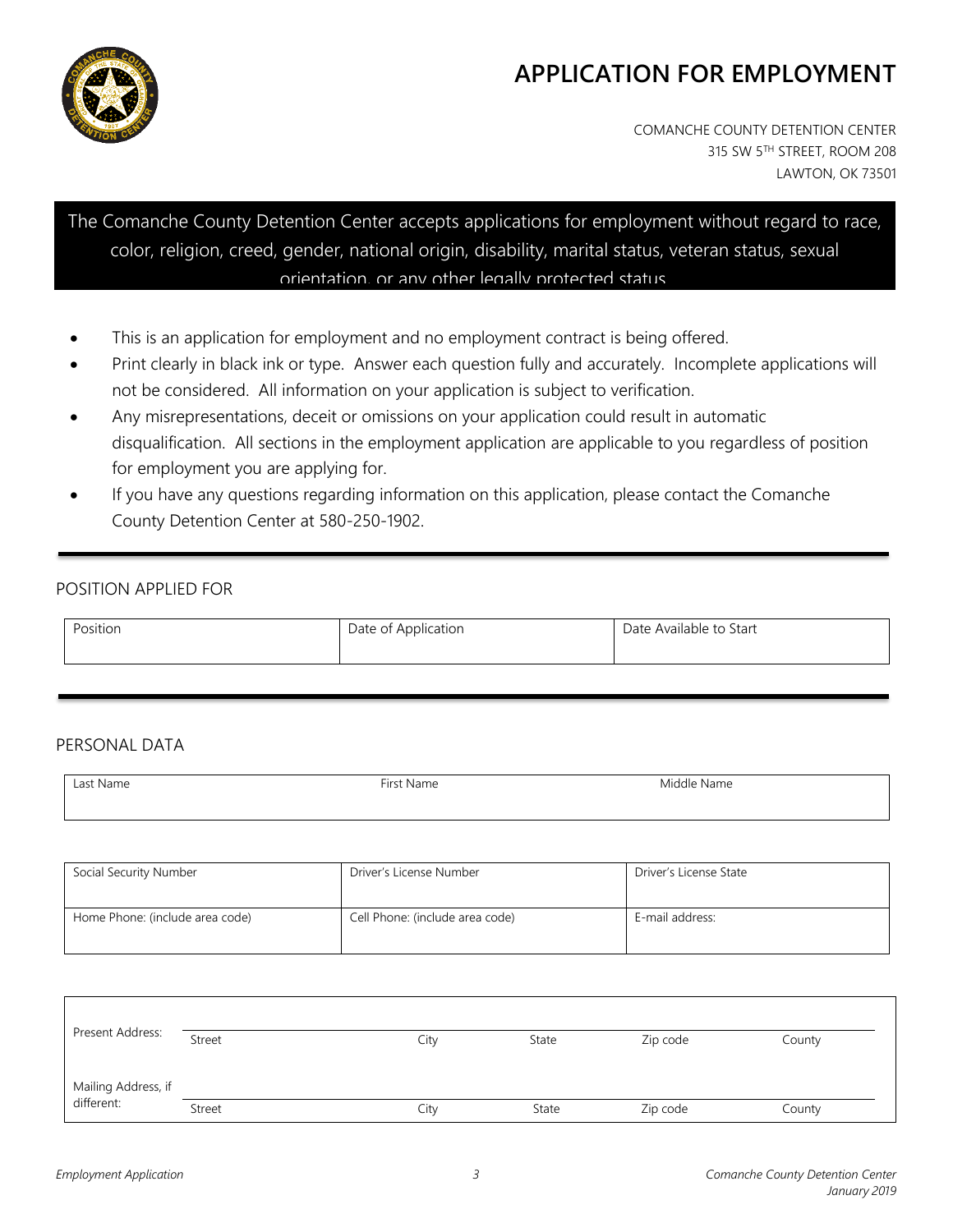EMPLOYMENT HISTORY – List chronologically all present and past employers. Include summer, part-time and self-employment, if additional space is needed, attach to this application.

| Current or latest Employer | Phone Number (including area code) |                    |
|----------------------------|------------------------------------|--------------------|
| Address                    | Start Date                         | <b>Ending Date</b> |
| City                       | State                              | Zip Code           |
| Job Title                  | Work Preformed                     |                    |
| Supervisor's name          | Reason for Leaving                 |                    |

| Employer Name     | Phone Number (including area code) |                    |
|-------------------|------------------------------------|--------------------|
| Address           | <b>Start Date</b>                  | <b>Ending Date</b> |
| City              | State                              | Zip Code           |
| Job Title         | Work Preformed                     |                    |
| Supervisor's name | Reason for Leaving                 |                    |

| Employer Name     | Phone Number (including area code) |                    |
|-------------------|------------------------------------|--------------------|
| Address           | <b>Start Date</b>                  | <b>Ending Date</b> |
| City              | State                              | Zip Code           |
| Job Title         | Work Preformed                     |                    |
| Supervisor's name | Reason for Leaving                 |                    |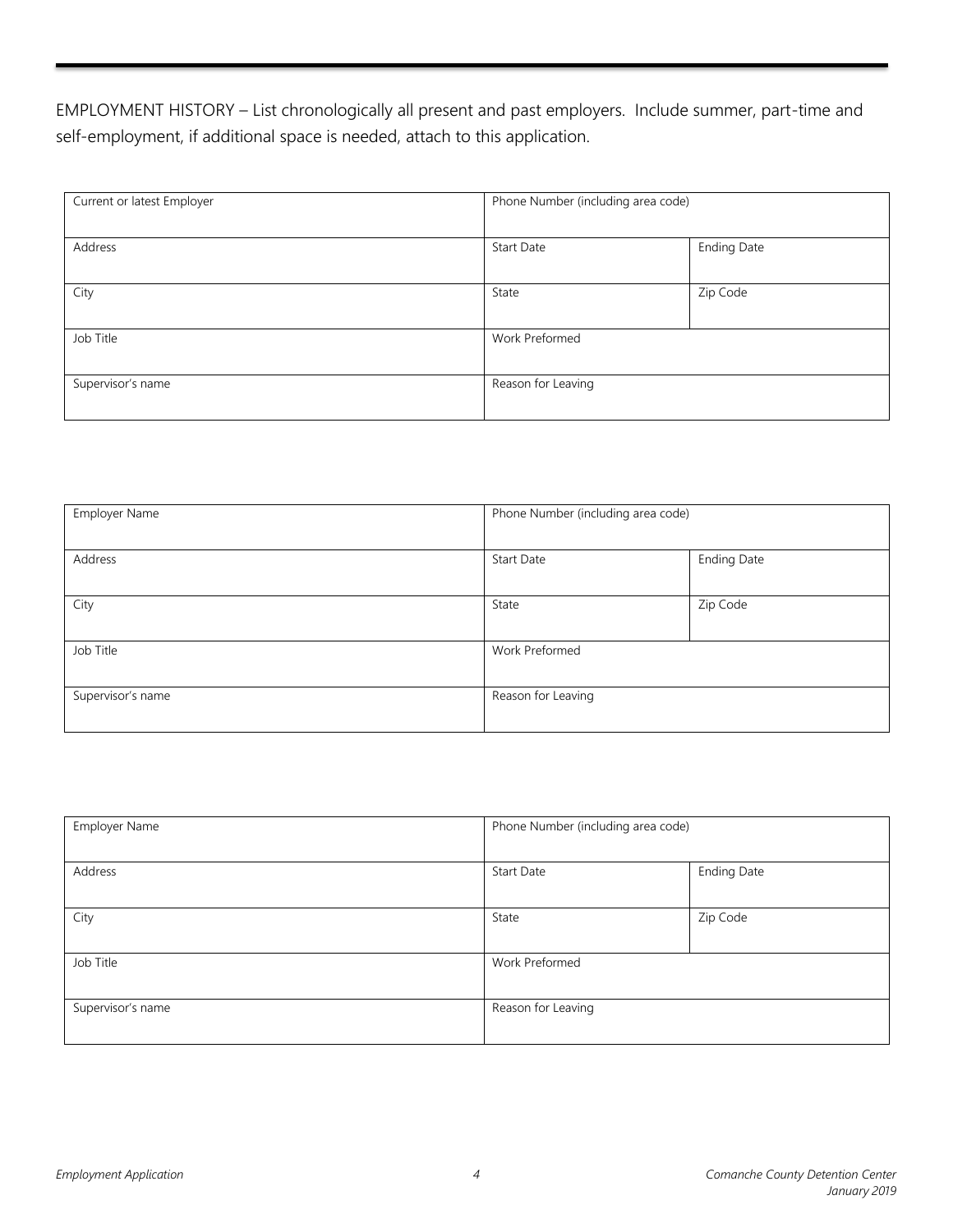| Employer Name     | Phone Number (including area code) |                    |
|-------------------|------------------------------------|--------------------|
| Address           | <b>Start Date</b>                  | <b>Ending Date</b> |
| City              | State                              | Zip Code           |
| Job Title         | Worked Preformed                   |                    |
| Supervisor's name | Reason for Leaving                 |                    |

| Employer Name     | Phone Number (including area code) |                    |
|-------------------|------------------------------------|--------------------|
| Address           | <b>Start Date</b>                  | <b>Ending Date</b> |
| City              | State                              | Zip Code           |
| Job Title         | Work Preformed                     |                    |
| Supervisor's name | Reason for Leaving                 |                    |

| Employer Name     | Phone Number (including area code) |                    |
|-------------------|------------------------------------|--------------------|
|                   |                                    |                    |
| Address           | <b>Start Date</b>                  | <b>Ending Date</b> |
|                   |                                    |                    |
| City              | State                              | Zip Code           |
|                   |                                    |                    |
| Job Title         | Work Preformed                     |                    |
|                   |                                    |                    |
| Supervisor's name | Reason for Leaving                 |                    |
|                   |                                    |                    |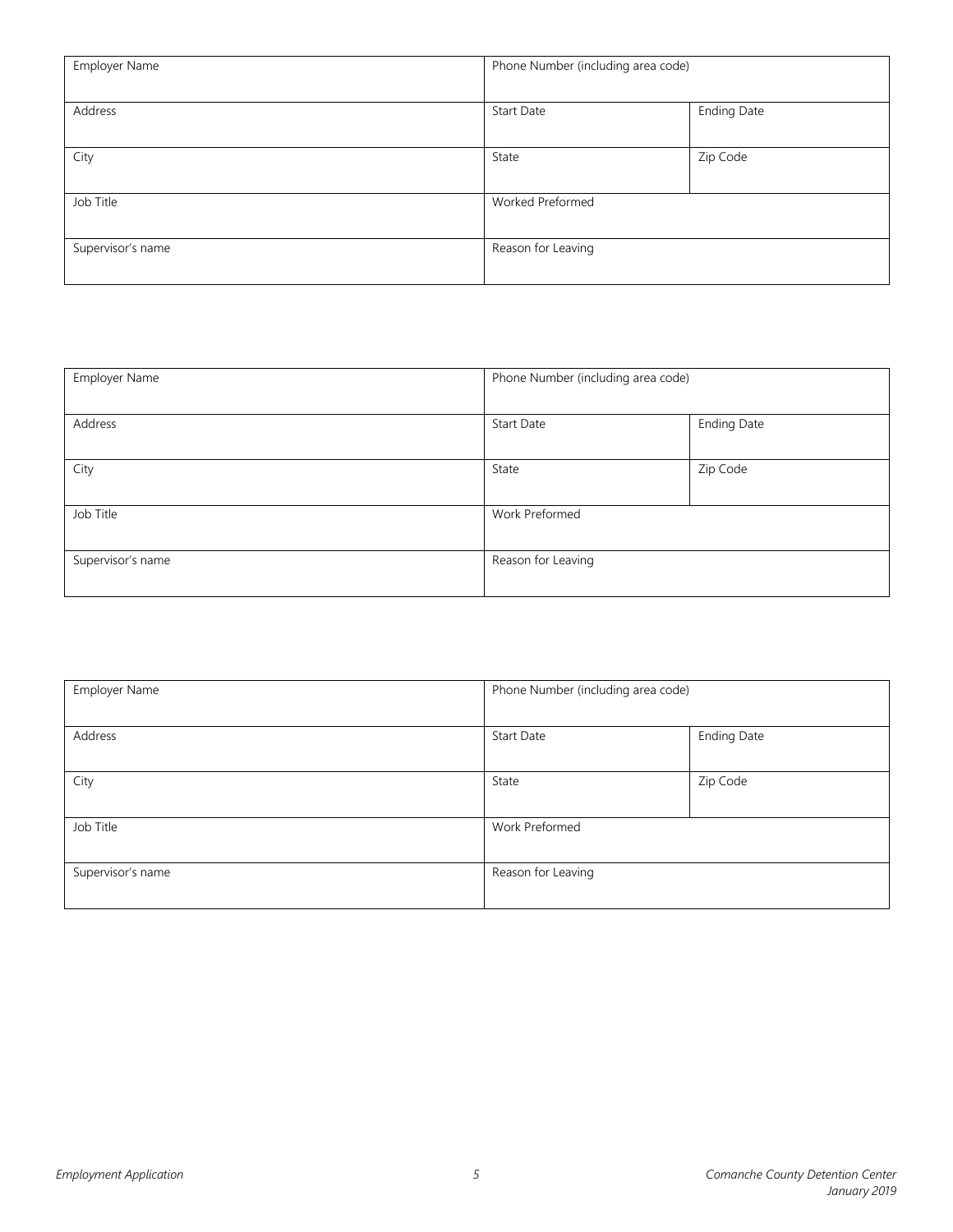REFERENCES – Give at least three (3) references, not relatives or former employers, who are responsible adults of reputable standings in their communities, such as business or professional persons, supervisors or co-workers, who have known you well during the past five (5) years.

| Name         | How do you know them? |       |
|--------------|-----------------------|-------|
| Address      | City                  | State |
| Phone Number | Years Known           |       |

| Name         | How do you know them? |       |
|--------------|-----------------------|-------|
| Address      | City                  | State |
| Phone Number | Years Known           |       |

| Name         | How do you know them? |       |
|--------------|-----------------------|-------|
| Address      | City                  | State |
| Phone Number | Years Known           |       |

#### EDUCATION/ADDITIONAL INFORMATION

| Name and Address of School                       | Circle Highest Year<br>Finished     | Type of Diploma/Degree |
|--------------------------------------------------|-------------------------------------|------------------------|
| High School                                      | 09<br>10 11 12                      |                        |
| College                                          | 10 <sup>°</sup><br>$11 \t 12$<br>09 |                        |
| College                                          | 09<br>10 <sup>°</sup><br>$11$ 12    |                        |
| Graduate, Professional, Business or Trade School | 09<br>10<br>$11 \t 12$              |                        |

Can you speak, read or write any foreign languages? (If, yes list languages and proficiency in each)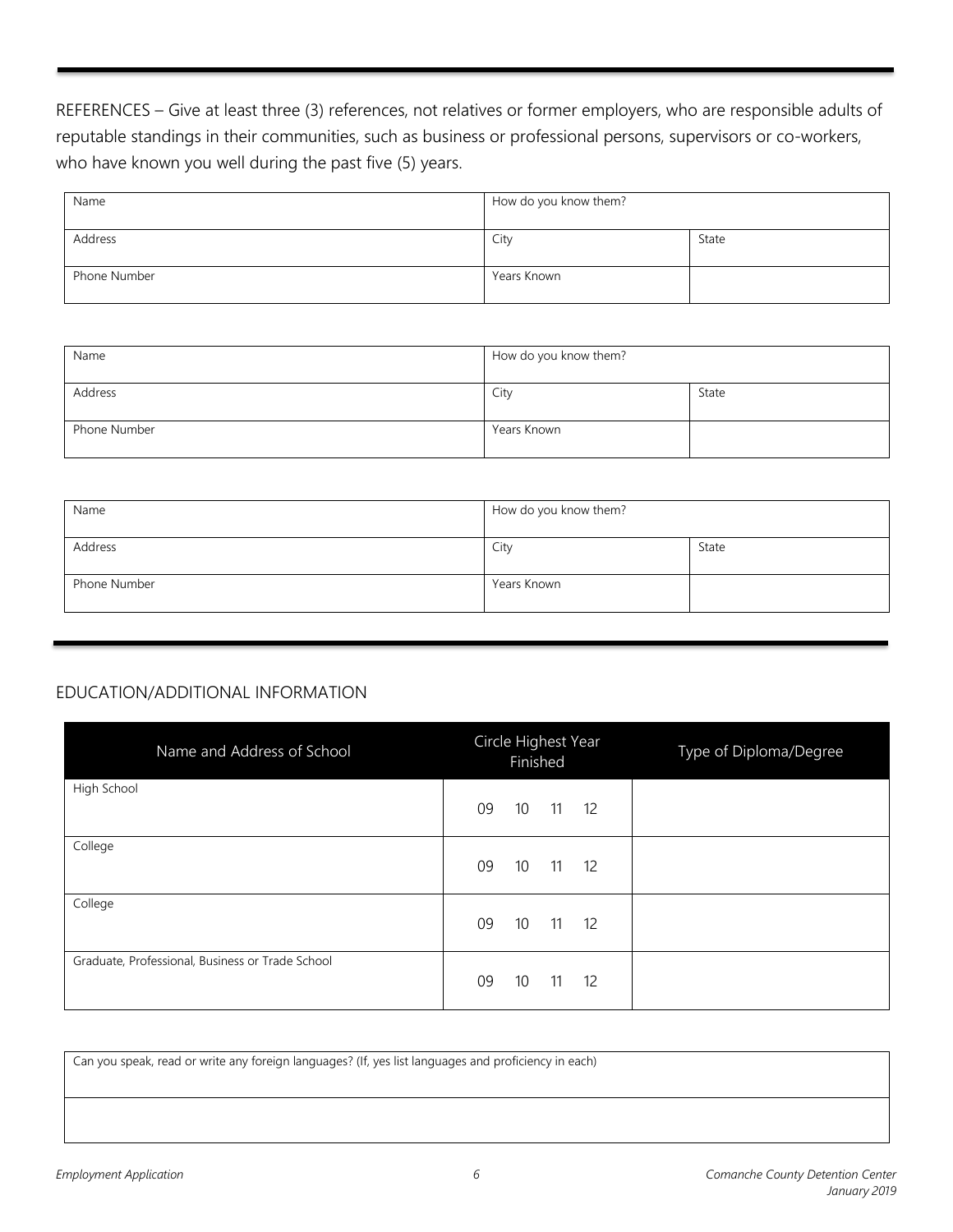## COURT RECORDS

| Have you ever been arrested or convicted of a misdemeanor or felony? | . . |  |
|----------------------------------------------------------------------|-----|--|
|----------------------------------------------------------------------|-----|--|

| Date of<br>Arrest | Date of<br>Offense | Date of<br>Conviction | Police Agency | Charge | Disposition |
|-------------------|--------------------|-----------------------|---------------|--------|-------------|
|                   |                    |                       |               |        |             |
|                   |                    |                       |               |        |             |
|                   |                    |                       |               |        |             |
|                   |                    |                       |               |        |             |

#### MILITARY RECORDS

| Do you have any prior military service? |  | Nι |
|-----------------------------------------|--|----|
|-----------------------------------------|--|----|

| Are you currently in the military? | Nс<br>Y≏c |
|------------------------------------|-----------|
|------------------------------------|-----------|

| Describe any job-related training in the United States Military: |  |
|------------------------------------------------------------------|--|
|                                                                  |  |
|                                                                  |  |
|                                                                  |  |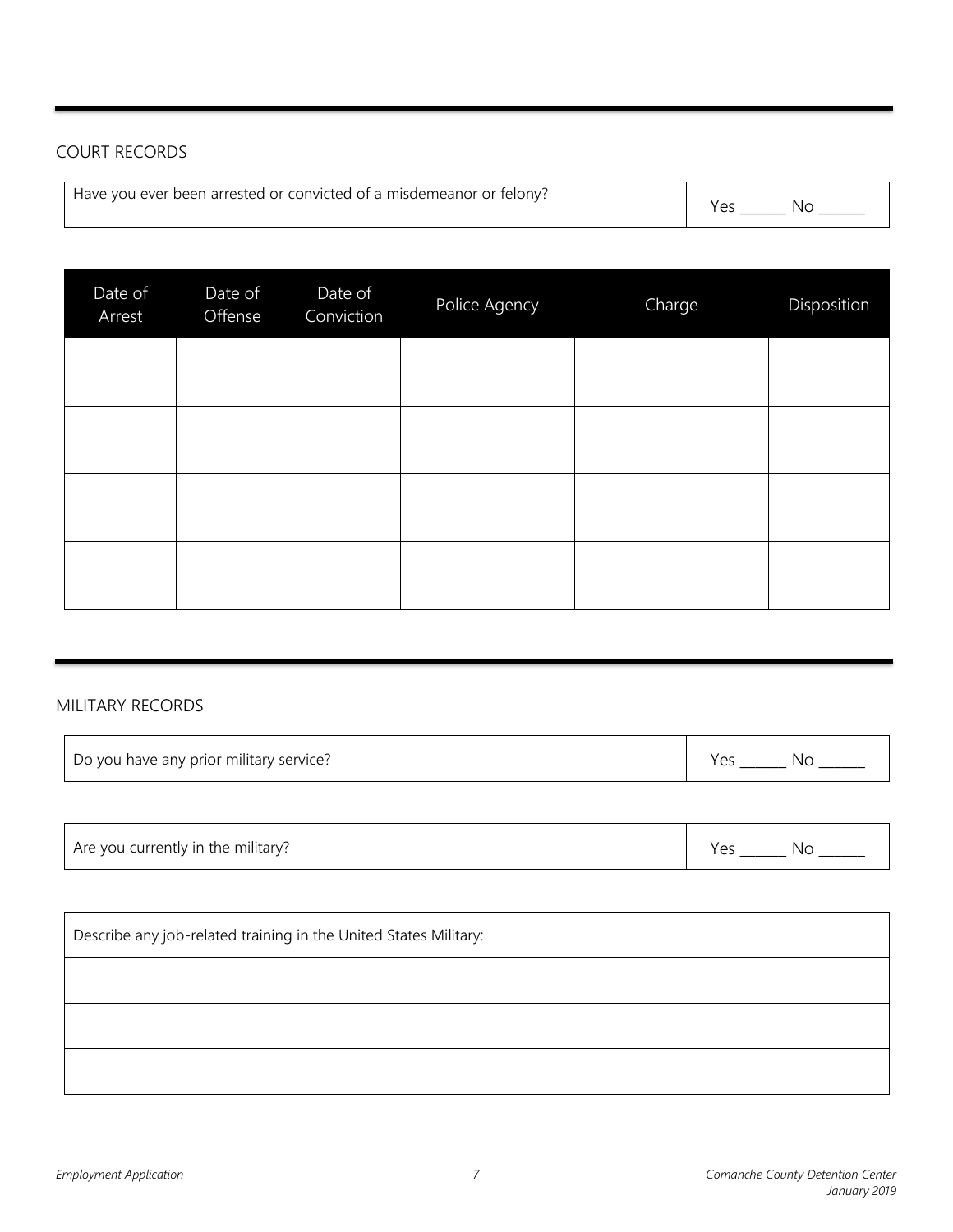#### APPLICANT'S STATEMENT

 $\overline{\phantom{a}}$ I understand that this is an application for employment and no employment contract is being offered. All information on your application is subject to verification.

#### **Initials**

 $\overline{\phantom{a}}$ I understand that my employment will be contingent upon the results of a complete background investigation. I am aware that any omission, falsification, misstatement or misrepresentation will be the basis for my disqualification as an applicant or my dismissal from the Comanche County Detention Center. I agree to the conditions and certify that all statements made by me on this application are true, correct and complete, to the best of my knowledge. I also understand that this employment application shall become the property of the Comanche County Detention Center and that it and the information received in response to the background investigation are public records.

**Initials**

(a) I understand the Comanche County Detention Center shall not hire or promote anyone who may have contact with inmates, and shall not enlist the services of any contractor who may have contact with inmates, who:

(1) Has engaged in sexual abuse in a prison, jail, lockup, community confinement facility, juvenile facility, or other institution (as defined in 42 U.S.C. 1997);

(2) Has been convicted of engaging or attempting to engage in sexual activity in the community facilitated by force, overt or implied threats of force, or coercion, or if the victim did not consent or was unable to consent or refuse; or

 $\overline{\phantom{a}}$ **Initials** (3) Has been civilly or administratively adjudicated to have engaged in the activity described in paragraph (a) of this section.

 $\overline{\phantom{a}}$ I further understand and agree that my employment will be contingent upon the results of a complete drug test and that I may be required to take drug tests during the term of my employment with the Comanche County Detention Center.

**Initials**

 $\overline{\phantom{a}}$ In the event of employment, I understand that I am required to abide by all the policies and procedures of the Comanche County Detention Center.

#### **Initials**

I certify that all the answers given within this application are true and complete to the best of my knowledge.

 $\overline{\phantom{a}}$ **Initials**

I understand that to be considered for employment, I shall submit the following documents with my application and that these are attached:

- 1. A copy of the applicant's high school diploma or GED certificate
- 2. A copy of the applicant's college diploma or transcript, if applicable
- 3. A copy of the applicant's military form DD-214, if applicable
- 4. A copy of any special license(s) and/or certificate(s) that the applicant may hold

I understand that the following documents will be required to be submitted after a conditional offer or employment is given:

- 5. A copy of the applicant's current and valid driver's license
- 6. A copy of the applicant's social security card
- 7. A copy of the applicant's Foreign National Work Permit, if applicable

Signature of Applicant Date of Applicant Date of Applicant Date of Applicant Date of Applicant Date of Applicant Date of Applicant Date of Applicant Date of Applicant Date of Applicant Date of Applicant Date of Applicant D

\_\_\_\_\_\_\_\_\_\_\_\_\_\_\_\_\_\_\_\_\_\_\_\_\_\_\_\_\_\_\_\_\_\_\_\_\_\_\_\_\_\_\_\_\_\_\_ \_\_\_\_\_\_\_\_\_\_\_\_\_\_\_\_\_\_\_\_\_\_\_\_\_\_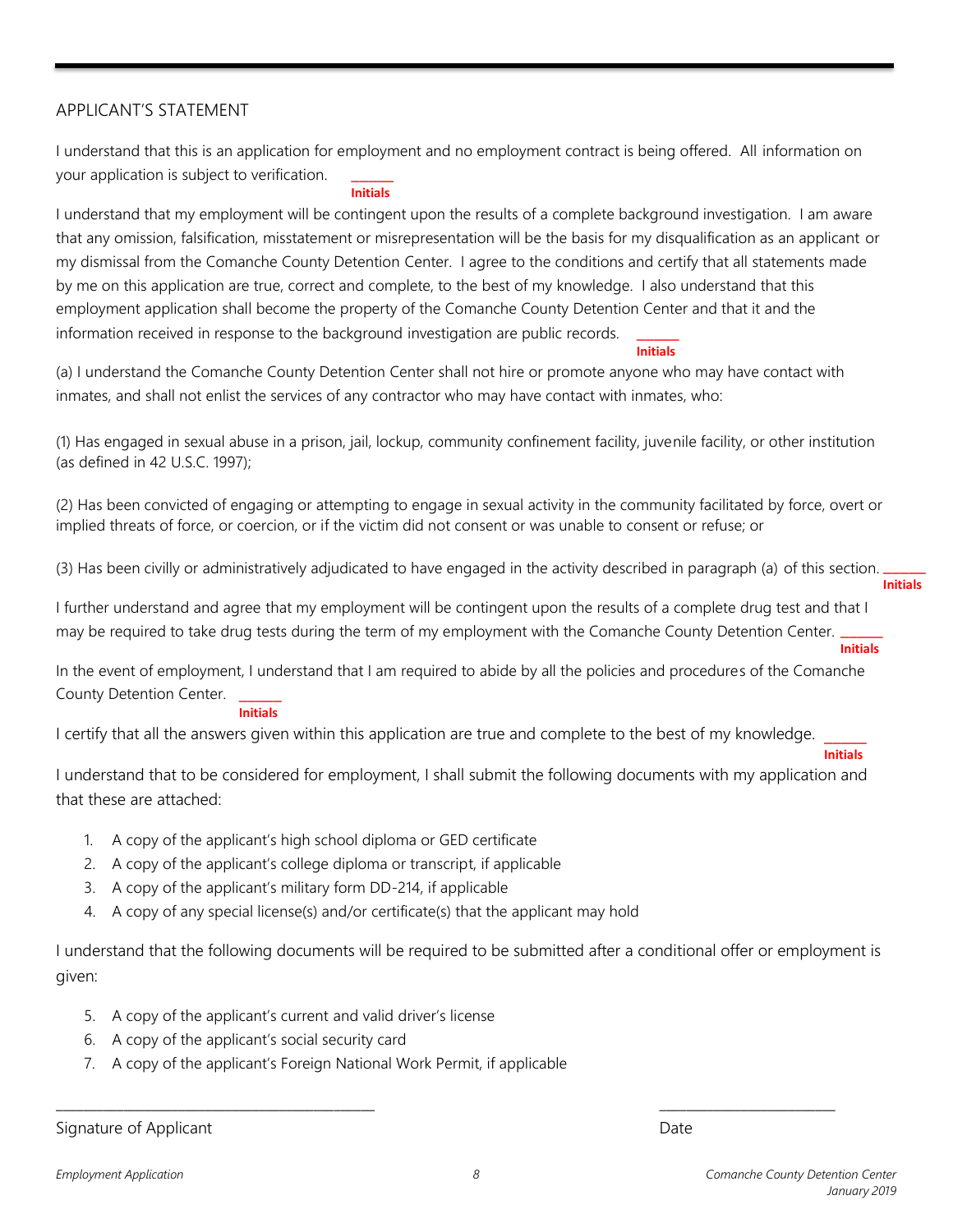|                         | <b>APPLICATION FOR EMPLOYMENT</b>       |
|-------------------------|-----------------------------------------|
|                         | AUTHORIZATION TO RELEASE INFORMATION    |
|                         | <b>COMANCHE COUNTY DETENTION CENTER</b> |
|                         | 315 SW 5TH STREET, ROOM 208             |
|                         | LAWTON, OK 73501                        |
|                         |                                         |
| Applicant's Name:       |                                         |
| <b>Current Address:</b> |                                         |

Date of Birth: SSN:

To Whom It May Concern:

I am an applicant for employment with the Comanche County Detention Center. This agency needs to thoroughly investigate my background and personal history to evaluate my qualifications to hold the position for which I applied. It is in the public's interest that all relevant information concerning my personal and employment history be disclosed to the above agency.

I hereby request and authorize you to release to the Comanche County Detention Center any and all information or records concerning me, my background and personal history, my employment, education, military service, or criminal history. The intent of this authorization is to give my consent for full and complete disclosure of any and all information or records, including photocopies, whether private, public, confidential, or privileged, and to include the contents of investigatory files, evaluations, or rating complaints or grievances filed against me.

A photocopy or FAX copy of this release form will be valid as an original thereof, even though the said photocopy or FAX copy does not contain an original writing of my signature.

I agree to indemnify and hold harmless any person to whom this request is presented and his agents and employees from and against all claims, damages, losses and expenses, arising out of or by reason of complying with this request.

Failure to release the information requested may result in the discontinuance of the background investigation and the processing of my application.

For and in consideration of the Comanche County Detention Centers acceptance and processing of my application for employment I agree to hold the Agency, it's agents and employee's harmless from any and all claims and liability associated with my application for employment or in any way connected with the decision whether or not to employ me. I understand that should information of a serious criminal nature surface as a result of this investigation, such information may be turned over to the proper authorities.

This authorization is valid for (6) months from the date of my signature.

Signature: Date: